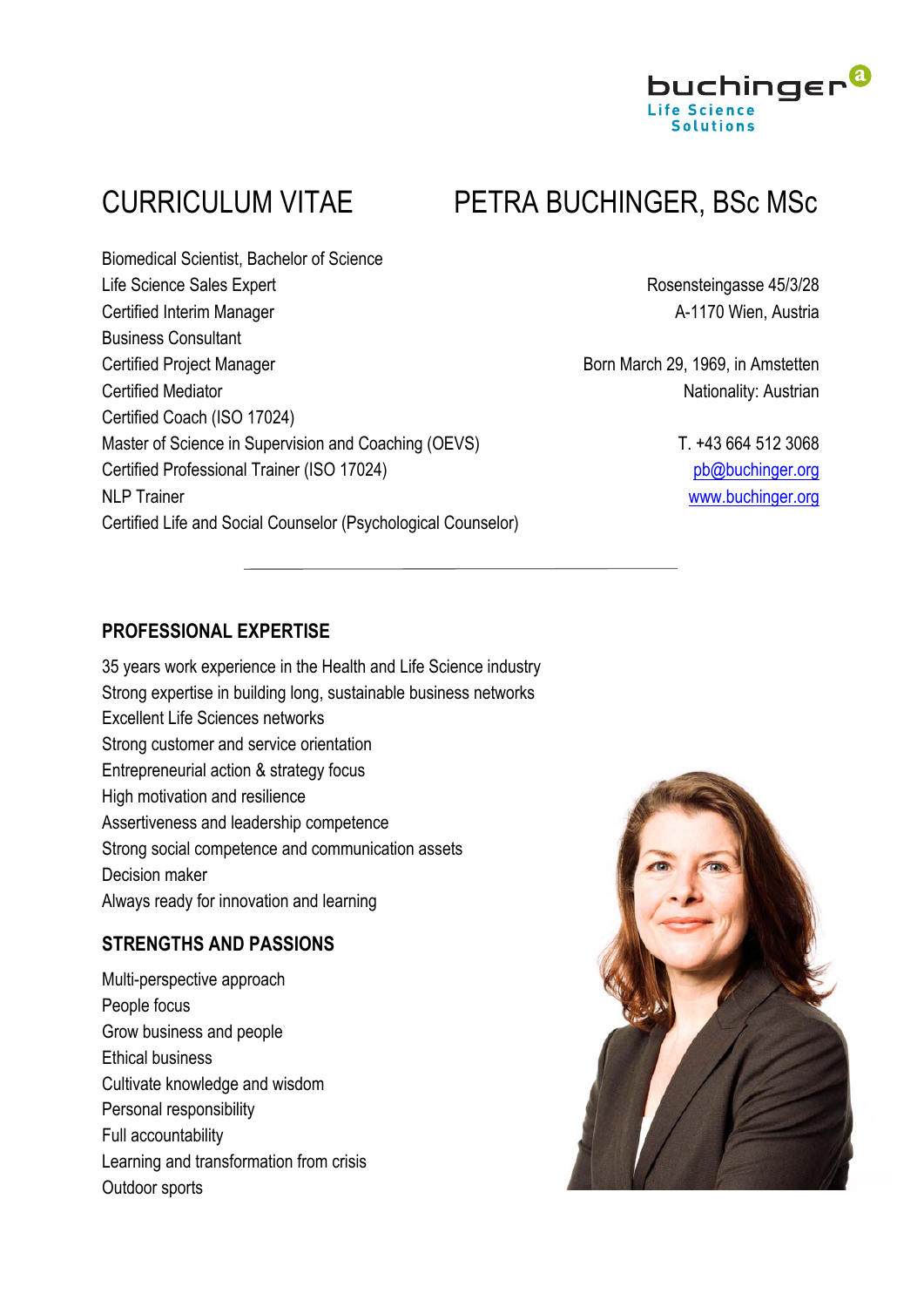# **PROFESSIONAL CAREER AND SELECTED CUSTOMER PROJECTS**

#### **Since 2012 Founder and Director of "buchingera Life Science Solutions"** Meta-Consulting for Life Sciences, www.buchinger.org

#### **Consultancy and Interim Management** for Life Sciences

- Business development and acquisition
- Sales development and management
- Process management
- Project management
- QMS setup and implementation
- Cooperation and relationship management
- Conflict counseling and business mediation
- Team and organizational development
- Leadership and personality development
- Ethical business practices

#### **12/2021 - 03/2022 Astellas Pharma Ges.m.b.H. Austria,** Vienna www.astellas.com/at

#### **External Consultant and RIM Coordinator (Roll-Out of Global RIM Project, full responsibility)**

- Implementation of RIM (Records and Information Management System) at Astellas Austria
- Close cooperation with the so called "RIM Champions" of the German affiliate (the pilot project was carried out here)
- Analysis of existing documentation of RIM processes from pilot project in Germany
- Adaption of RIM processes for each department within the Austrian affiliate
- Close cooperation and coordination with heads and team members of all departments (General Management, Facility Management, Human Resources, Pharmakovigilance, Finance, Sales & Marketing, Market Access, Quality Affairs, Regulatory Affairs, Medical, Ethics & Compliance, Logistics)
- Documentation of the new processes and development of training material
- Training and consulting of all employees about RIM and the new way of working

**Since 11/2021 Incantis GmbH,** Germany

#### www.incantis.de

#### **External Consultant and Interim Support** (International Projects for Medical Devices)

- QMS setup and implementation
- Support in setup and maintenance documentation (document control)
- Product Development
- Risk Management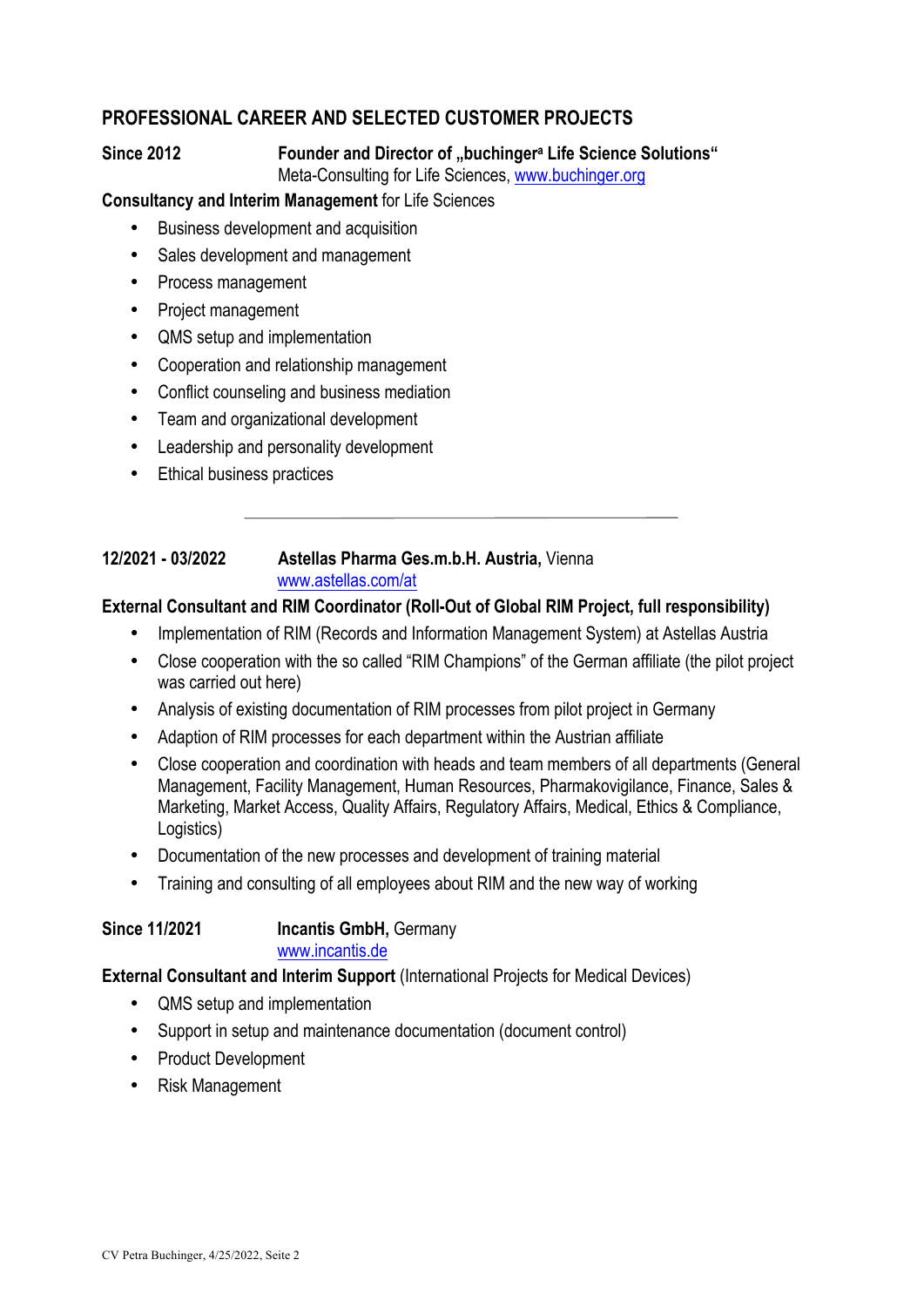#### **02/2020 - 08/2020 Advanced Instruments,** USA, no subsidiary in Europe (except UK) www.aicompanies.com dedicated to increasing productivity and ensuring quality in the biotechnology, pharmaceutical, clinical and food & beverage industries.

**Consultant and Interim Senior Key Account Manager DACH** (Germany/Austria/Switzerland, full time)

- Senior Key Account Manager for Biopharma and Biotech companies (Top five Key Accounts)
- Business development and sales development
- Cooperation with German/Austrian and Swiss distributor (2 different distributors)
- Support, supervision, coaching and training of the sales team (German distributor)
- Implementation and adaption of US marketing activities in the DACH region
- Assessment and evaluation of Go-to-Market strategy for Germany/Austria (decision to go direct in Germany/Austria in terms of sales, setup of a hybrid organization with German distributor)
- Recruitment of 2 account managers and 1 inside sales
- Cooperation and support of European distributors when required (BeNeLux, Denmark, Sweden)

**Footprint:** Successful holistic analysis of the current business situation and implementation of the resulting Go-to-Market model. Rapid sales increase.

#### **Since 2017 University of Applied Sciences,** different locations, Austria www.fh-campuswien.ac.at, www.fh-gesundheitsberufe.at, www.fh-burgenland.at

**External lecturer** (part time for various lectures) for Life Sciences and Health Sciences study programmes

- Leadership and leadership competence
- Consulting and coaching competence
- Mediation and conflict competence
- Self-competence and social competence

**Footprint:** Train and support students in critical and holistic thinking to achieve and strengthen responsibility and empowerment.

#### **Since 2016 Selection of further and ongoing projects and customers at buchingera Life Science Solutions**

- Business coaching of entrepreneurs of different industries in the area of business plan, business development, sales development, marketing and sales strategy, personality development (B2B, B2C, 1:1 or 1:2)
- Career coaching and career development of individuals (employees or leaders at different levels) mainly from Life Science and Health organizations (1:1)
- Team training, team development and conflict consulting of transdisciplinary teams in a Molecular Plant Biology Research Institute (up to 15 people per team)
- Business consulting, sales and marketing consulting (Go-to-Market strategy), organizational development, leadership coaching for a start up Biotech company developing and selling diagnostic kits (B2B, direct and via distributors, 15 people)
- Supervision, coaching, training, team development and conflict consulting of individuals and multidisciplinary teams in the central clinical laboratory at an University Hospital after a re-location to new facility and a new Laboratory Head took over (in total 65 employees and leaders in different settings, 1:1 with employees and leaders, teams and groups of various sizes)
- Classical team supervision of employees in a social institution for physically and mentally ill people (team size up to 20 employees)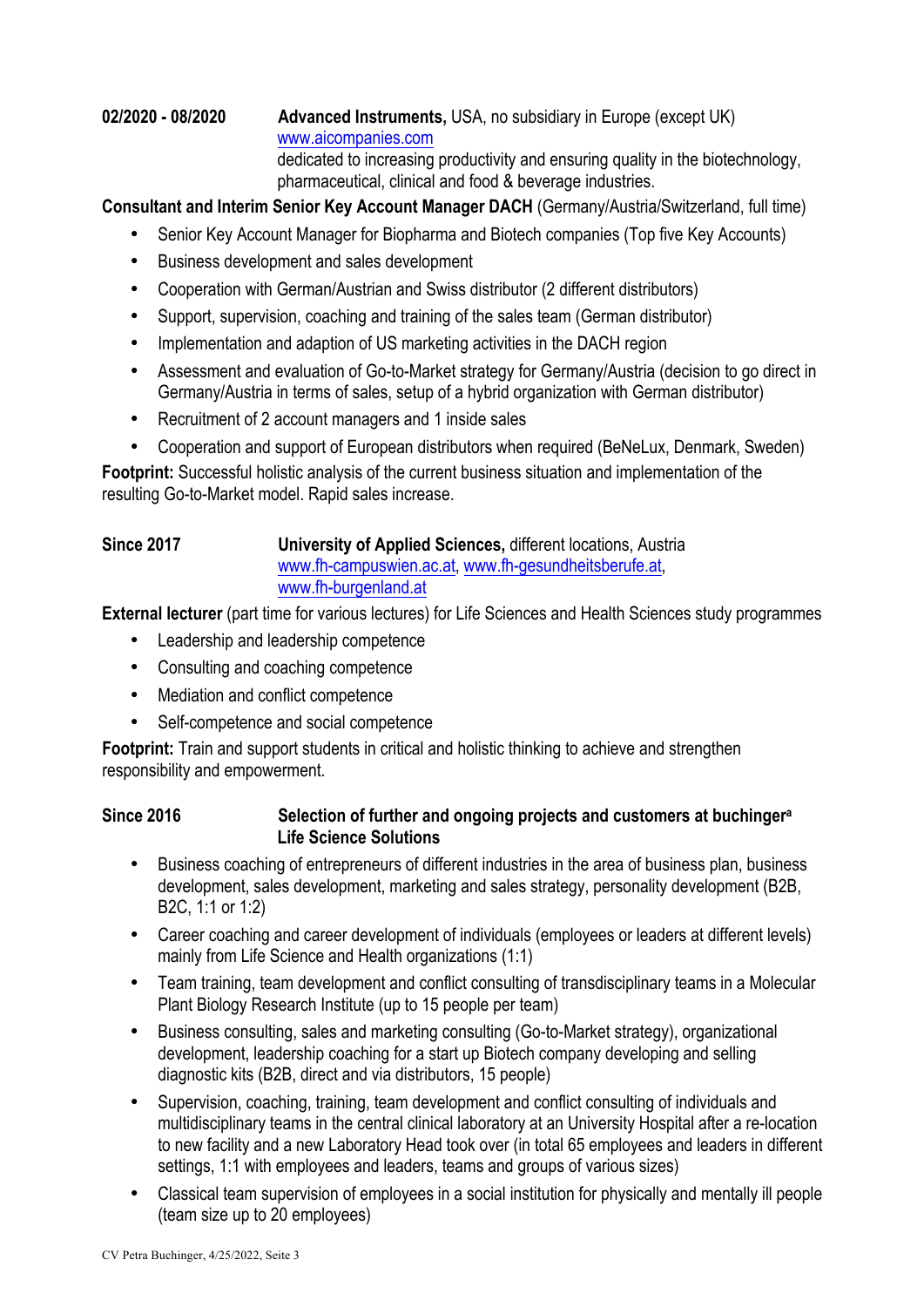• Open talks, presentations and discussion groups for people working in Life Science and Health organizations (up to 75 people from different organizations, organized by myself), Talks at congresses (invited), Talks for employees within organizations (invited)

#### **2011 - 2015 Blutzentrale (Blood Bank) Linz,** Red Cross Austria www.roteskreuz.at/ooe/blutspende/organisation/die-blutzentrale-linz/

#### **External Consultant, Interim Key Account and Product Manager** (strategy and implementation)

- Building a marketing & sales organization for in-house products and services
- Product development and management
- Strategic branding & market approach, plus supervision of implementation
- Market research and evaluation
- Identification of key accounts and opinion leaders
- **Networking**
- Key Account & cooperation management
- Negotiation and implementation of business and cooperation contracts
- CRM system identification and implementation
- Project team coordination
- Multidisciplinary team coaching and training (Focus on marketing and sales, internal and external communication and cooperation)
- Management Board consultancy and coaching

**Footprint:** Successful holistic professionalization and expansion of sales and marketing activities. Fast and long-term sales increase.

#### **1999 - 2011 BD (BD Biosciences),** www.bdbiosciences.com

Global medical technology company, market leader in flow cytometry

#### **Key Account Manager**, Austria

- Sales of cytometer instruments and reagents to routine and research customers
- Austria sales responsibility
- Austria marketing budget responsibility
- Forecasting; development, coordination and implementation of sales focused programs and actions
- Customer acquisition and key account management on all hierarchical levels
- Central customer contact
- Key project management, instrument demo organization, price, contract and offer management, tender coordination
- Multidisciplinary team coordination in Austria, Germany, Belgium and Switzerland (sales, technical service, application, marketing, customer service, scientific support, R&D)
- Change management (product, corporate, market)
- Sales partner management
- Organization and management of national and international events, workshops, and training courses
- European SAP/CRM Super user and internal trainer for Germany, Switzerland, and Austria
- Coordination and maintenance of customer database
- Extensive business travel in Austria, Germany, Switzerland, and Belgium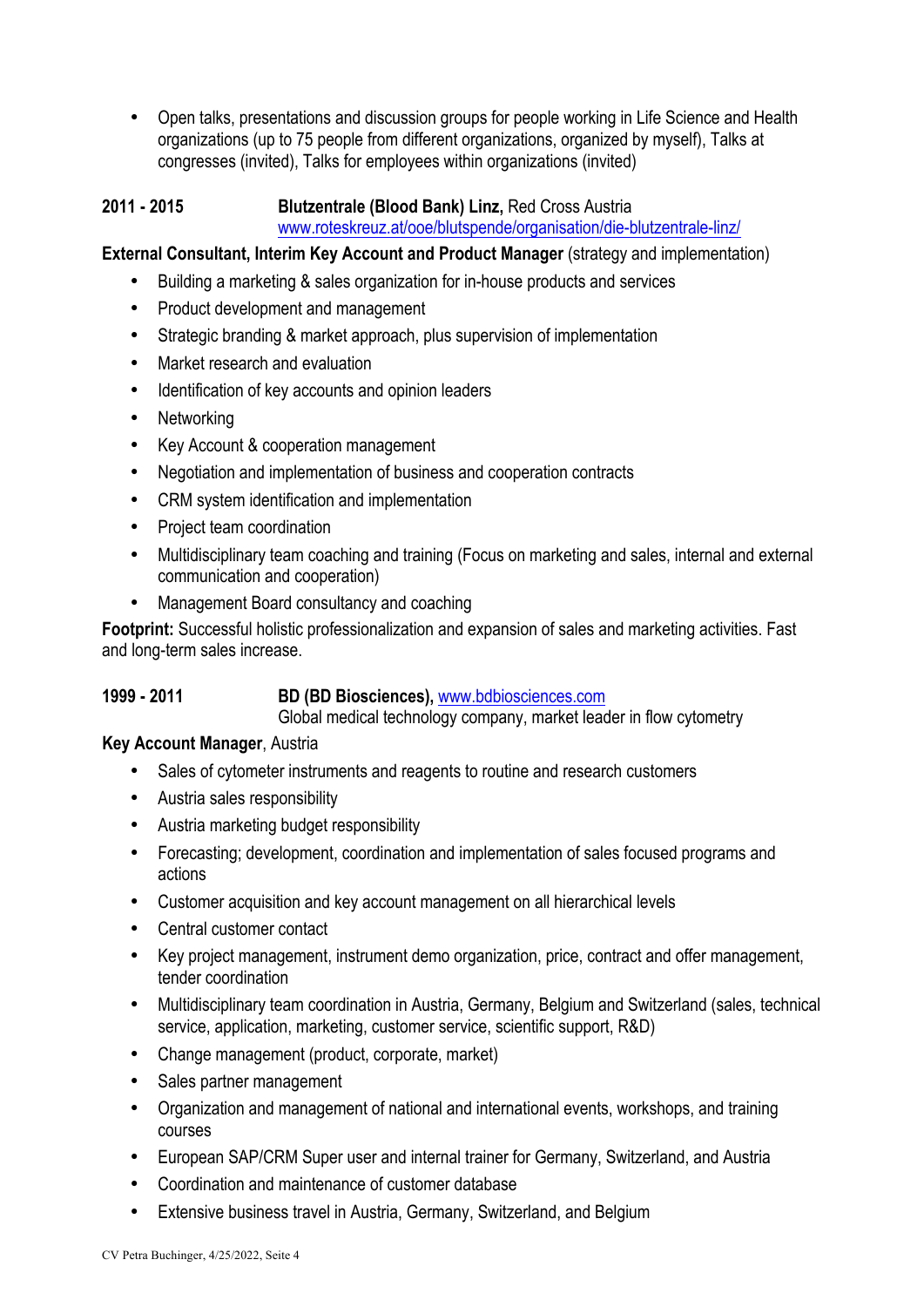• Competitor analysis and market trend observation

**Footprint:** Building and expanding the market leadership of BD Biosciences Austria in all customer segments. Fast and long-term sales increase.

#### **1998 - 1999 Roche Diagnostics,** www.roche.com

Roche Molecular Systems, Rotkreuz, Switzerland

**Technical Specialist and Trainer** in International Technical Support (English speaking teams)

- Train the Trainer program (across Roche Europe), customer training at the International Training Center and on-site at the customer
- Technical support and troubleshooting for European Roche locations and customers
- Clinical trials discrepancy testing & backup testing
- Complaint handling, database management

**Footprint:** Successful setup and expansion of the International Technical Support Team.

### **1989 - 1998 St. Anna Kinderkrebsforschung (Children´s Cancer Research Institute)** Vienna**,** www.kinderkrebsforschung.at, http://science.ccri.at

**Leading biomedical scientist** in stem cell research lab with FACS Core Facility

- Planning, coordinating, and organizing the implementation of a new lab
- Development, establishment, and optimization of lab methods
- Organization and coordination of all lab processes
- Validation of new technologies and products with customers and suppliers
- Talks and presentations of scientific papers, national & international (see list of publications)
- Organization and implementation of internal and external trainings
- Training and consultancy for scientific and clinical personnel (national & international)
- Student supervisor, supervisory of scientific master and PhD papers

**Footprint:** Setup and establishment of the internationally leading laboratory in the field of human stem cell research and clinical application.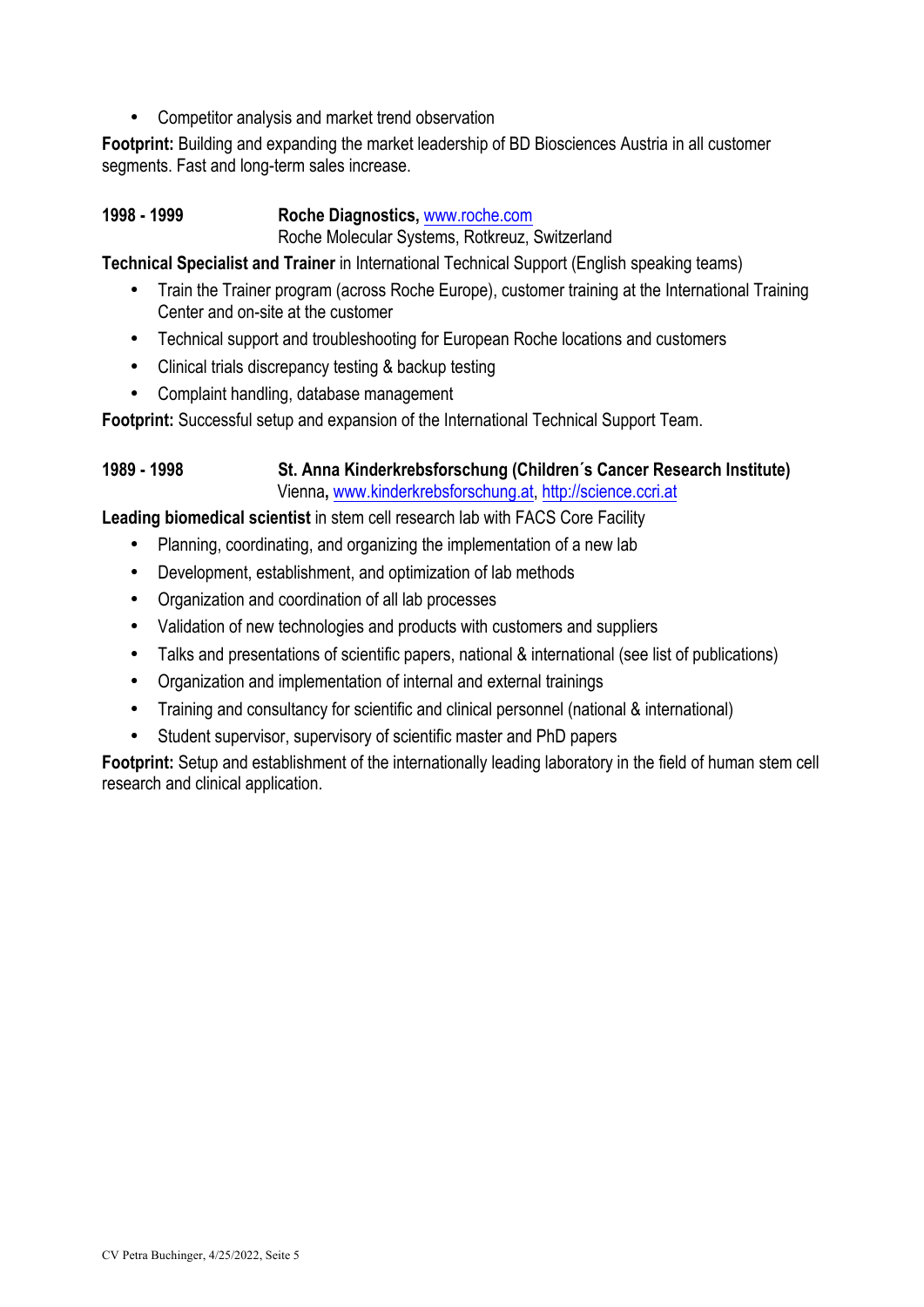# **PUBLICATIONS**

Buchinger, Petra (2016). **Braucht Life Science Beratung? Empirische Untersuchung zu Bedarf und Inanspruchnahme von Beratung in Life Science Organisationen**. (Does Life Science need consultancy? An empirical study to investigate the requirement for and utilisation of consultancy in Life Science organisations), *published in: SUPERVISION: Theorie – Praxis – Forschung. Eine interdisziplinäre Internet-Zeitschrift*. 03/2016. Download (in German language) at www.fpipublikation.de/images/stories/downloads/supervision/buchinger-braucht-life-science-beratungempirische-untersuchung-bedarf-inanspruchnahme-supervision-03-2016.pdf

Please download a full list of publications at www.buchinger.org/publikationen.

#### **RESEARCH**

**02/2015 - 02/2016 Does Life Science need consultancy?** An empirical study to investigate the requirement for and utilisation of consultancy in Life Science organisations

Fundamental research for a master thesis in **Supervision and Coaching** at Danube University Krems, Austria

Please find further information on this research study at www.buchinger.org/forschung.

### **CERTIFICATIONS & MEMBERSHIPS**

| <b>Since 11/2020</b> | Certified Interim Manager, https://firmen.wko.at                                                                            |
|----------------------|-----------------------------------------------------------------------------------------------------------------------------|
| <b>Since 06/2018</b> | <b>Expert mediator</b> of the Professional Association for Psychological Consultancy,<br>www.lebensberater.at/mediation     |
| <b>Since 05/2018</b> | <b>Expert supervisor</b> of the Professional Association for Psychological<br>Consultancy, www.lebensberater.at/Supervision |
| <b>Since 05/2018</b> | <b>Consultant</b> for funded business consultancy of the Chamber of Commerce of<br>Lower Austria, www.wko.at                |
| <b>Since 04/2018</b> | <b>Consultant</b> for business consultancy of the Chamber of Commerce of Vienna,<br>www.wko.at                              |
| Since 04/2016        | <b>Supervisor</b> of the Austrian Federation for Supervision and Coaching,<br>www.oevs.or.at                                |
| <b>Since 11/2012</b> | <b>Coaching certificate</b> according to ISO 17024, www.systemcert.at                                                       |
| <b>Since 10/2012</b> | Member of ARGE proEthik, www.wko.at                                                                                         |
| <b>Since 08/2012</b> | Mediator at the Ministry of Justice, www.mediatorenliste.justiz.gv.at                                                       |
| <b>Since 06/2012</b> | Business consultancy trade license, https://firmen.wko.at                                                                   |
| <b>Since 06/2012</b> | Life and social consultancy trade license, https://firmen.wko.at                                                            |
| <b>Since 12/2011</b> | Certified professional trainer according to ISO 17024, www.systemcert.at                                                    |
| <b>EDUCATION</b>     |                                                                                                                             |

| <b>Since 09/2021</b> | Dr. phil. doctoral programme at UMIT Tirol, Private University for Health                                                                                                           |
|----------------------|-------------------------------------------------------------------------------------------------------------------------------------------------------------------------------------|
|                      | Sciences, Medical Informatics and Technology GmbH, www.umit-tirol.at                                                                                                                |
| 04/2022              | Certificate programme Quality & GMP, University of Applied Sciences<br>Academy, Vienna, www.campusacademy.at in cooperation with Pharmig<br>Academy, Vienna, www.pharmig-academy.at |